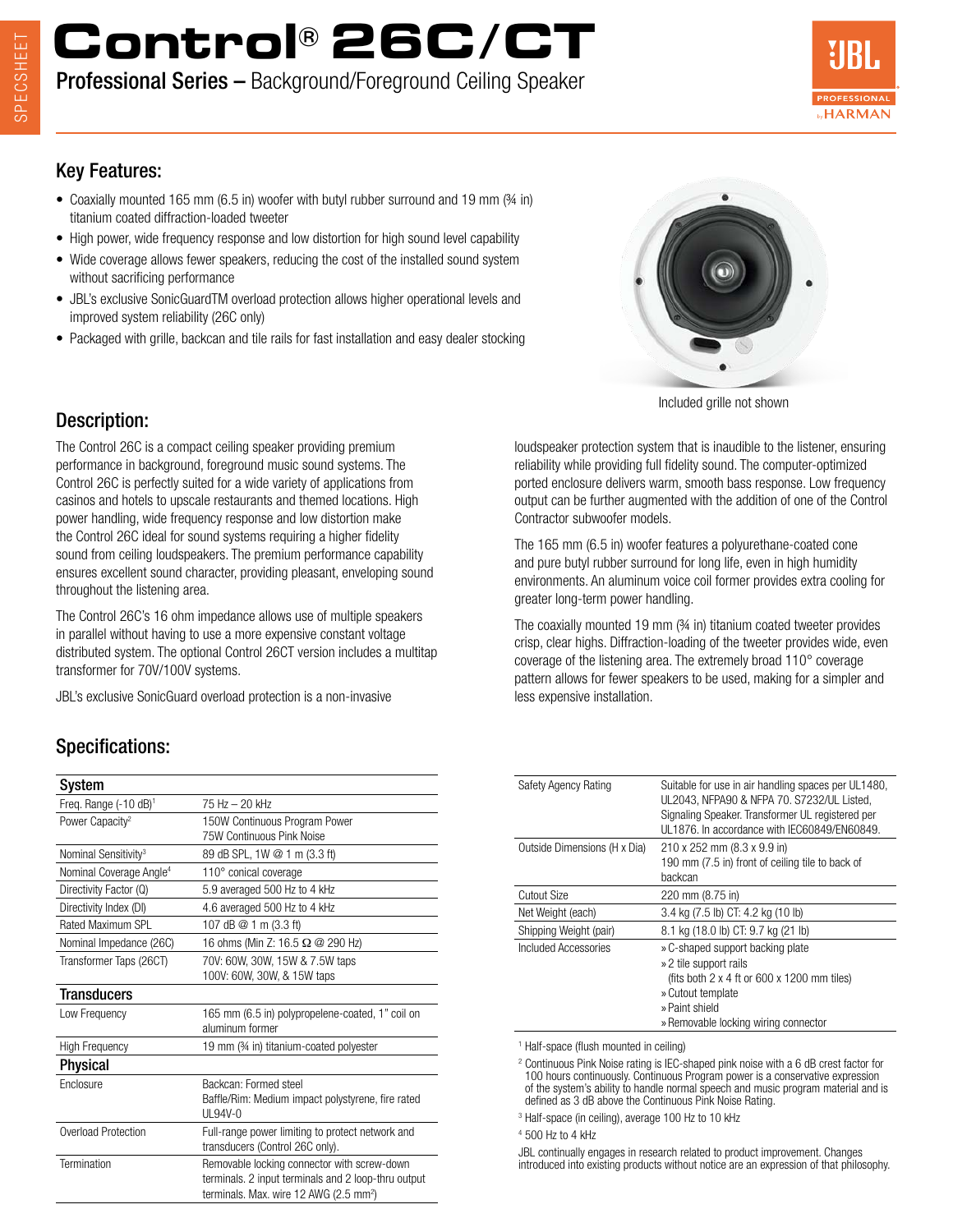# **Control® 26C/CT**

Professional Series – Background/Foreground Ceiling Speaker



Input connection is conveniently provided on a removable locking connector (included), providing secure connection via screw-down terminals and allowing a system to be prewired before installing the speaker for fast snap-on convenience. Separate connector terminals are available for the input and for the loop-through wires, making it easy to jumper the speaker signal to additional speakers. The input terminal plate provides strain relief for either bare wire, plenum cable or ½ inch conduit (12 mm I.D.). The terminal box is securely enclosed to meet safety codes.

The speaker trim and grille are paintable to match any decor. A paint shield is provided for covering the drivers while painting the rim.

Installation of the Control 26C is quick and easy. The loudspeaker is packaged complete with the backcan, grille, support backing bracket and tile rails.

The entire installation can be accomplished without requiring access above the ceiling. A template is provided for marking the cutout. An innovative C-shaped support backing plate can be installed from below through the cutout to reinforce the top of the ceiling material. Tile bridge rails are included which can be screwed onto the C-plate to extend

Frequency Response:

support to the T-channel grid in suspended ceiling installations. After the speaker is fitted through the cutout, it is held securely in place via three mounting tabs which tighten onto the C-plate, if used, or directly onto the ceiling material.

The Control 26C backcan is made of formed steel and the speaker is suitable for use in air handling spaces, per U.L.-2043. An attachment loop is provided on the backcan for cabling to the building structure as a secondary support in seismic areas or where required by code.

The model Control 26CT includes a 60W multitap transformer for use in either 70.7V or 100V distributed-line systems. The transformer effectively limits the power to the speaker, so SonicGuard is not included in the Control 26CT. Taps are selected with a rotary switch conveniently located on the front panel, but protected under the grille, so that the speaker does not have to be removed to adjust tap settings.

All JBL Control Contractor loudspeakers—both ceiling speakers and surface-mount models—are designed with a similar sonic signature, allowing for mixing and matching of the various models within an application, providing a similar tonal character throughout the entire listening area.

#### 100 316 90 l O. mpedance (ohms) SPL, 1W/1m (dB)  $80$  $\overline{70}$ ١Ō 60 .<sub>16</sub>  $20$ 100 1000 10000 20000 Frequency (Hz)

Measured on-axis with a distance referenced to 1 meter at 1 watt; shown as a half-space (2pi) environment

### Off Axis Frequency Response (1/3 Oct Avg):

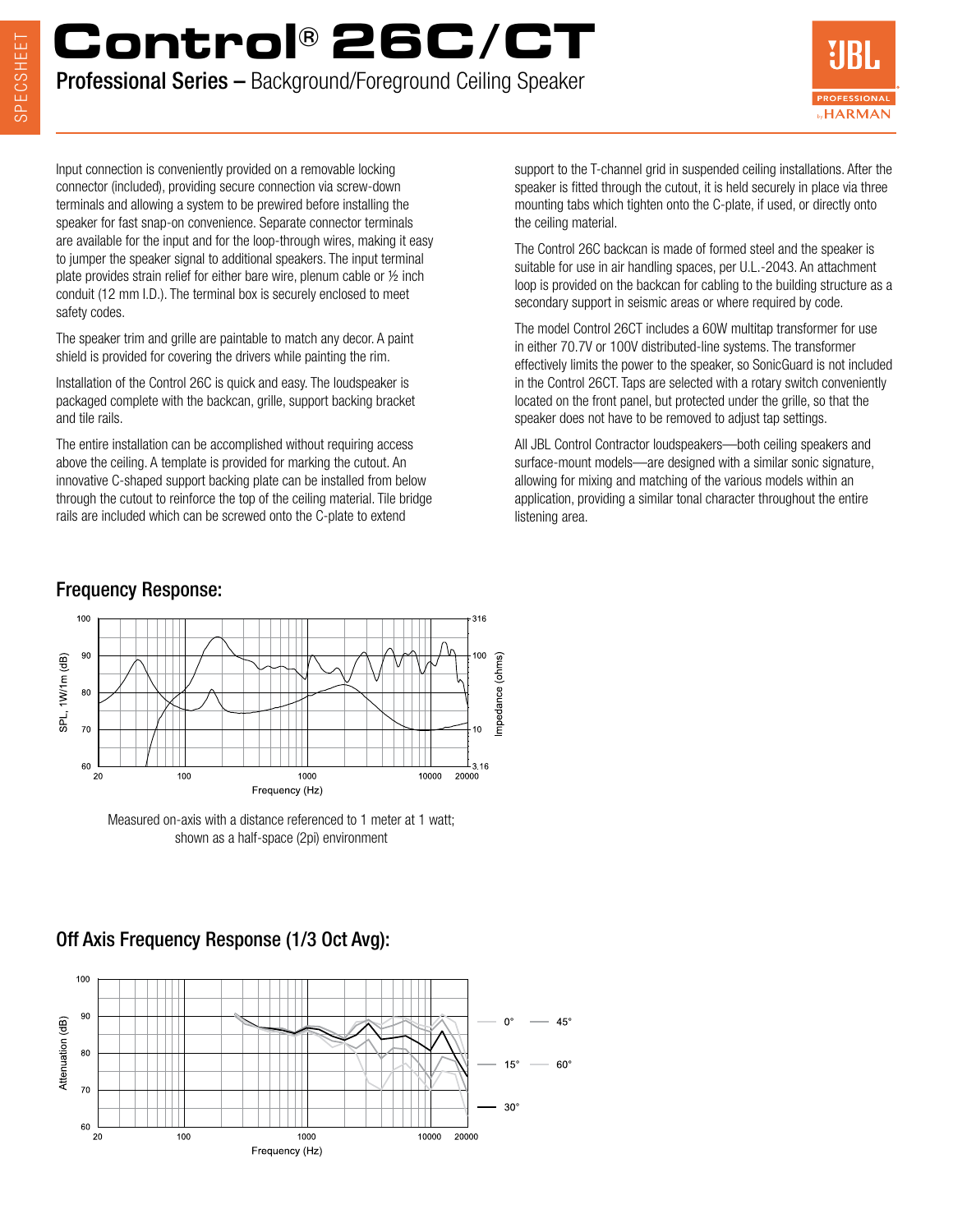SPECSHEET SPECSHEET

**Control® 26C/CT** Professional Series – Background/Foreground Ceiling Speaker



#### 1/3 Octave Polars: